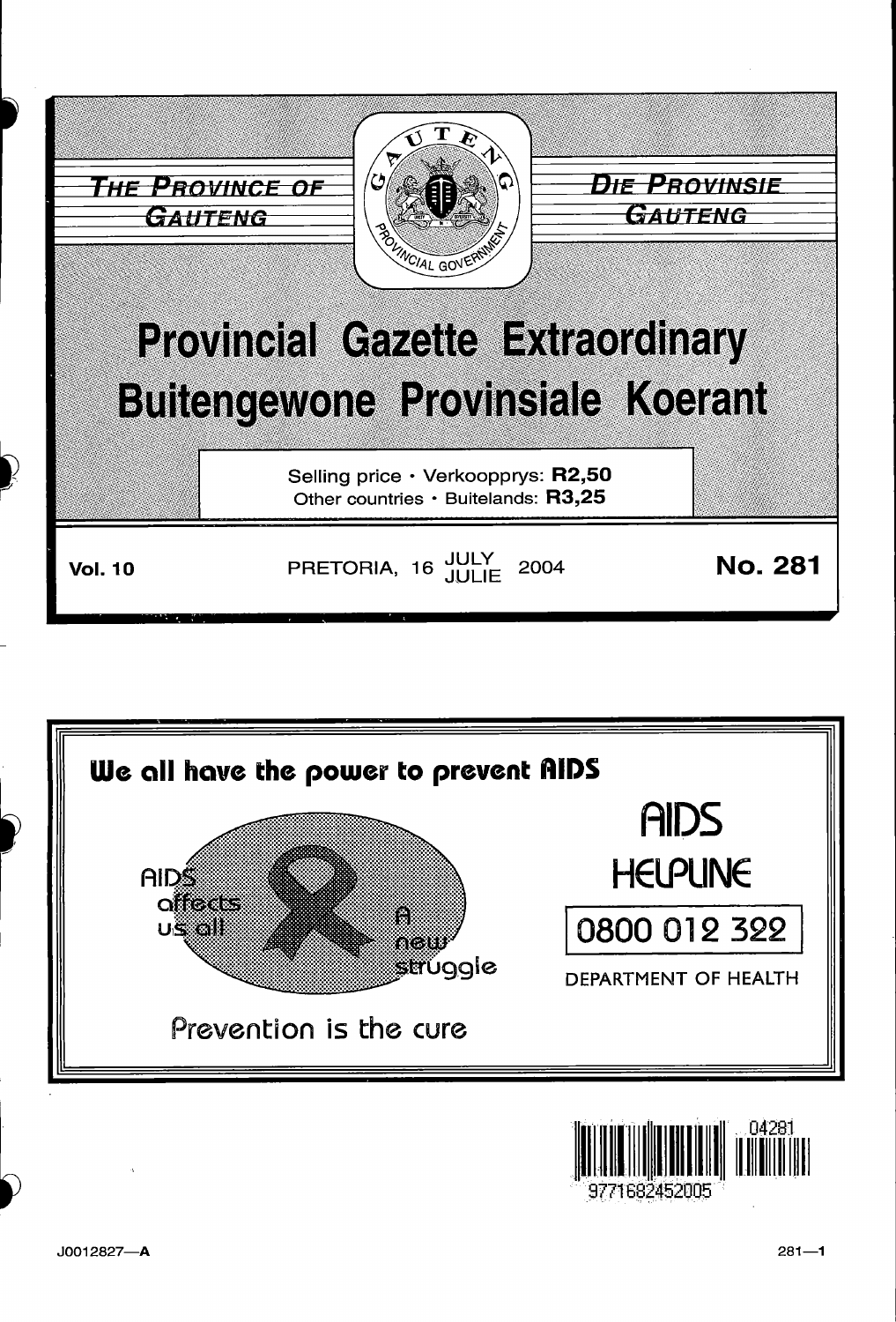| <b>CONTENTS • INHOUD</b> |                                                                                                            |             |                |
|--------------------------|------------------------------------------------------------------------------------------------------------|-------------|----------------|
| No.                      |                                                                                                            | Page<br>No. | Gazette<br>No. |
|                          | LOCAL AUTHORITY NOTICES • PLAASLIKE BESTUURSKENNISGEWINGS                                                  |             |                |
| 1432                     | Town-planning and Townships Ordinance (15/1986): Declaration as approved township: Estherpark Extension 10 | з           | 281<br>281     |

 $\bar{\phantom{a}}$ 

 $\bar{z}$ 

 $\bar{z}$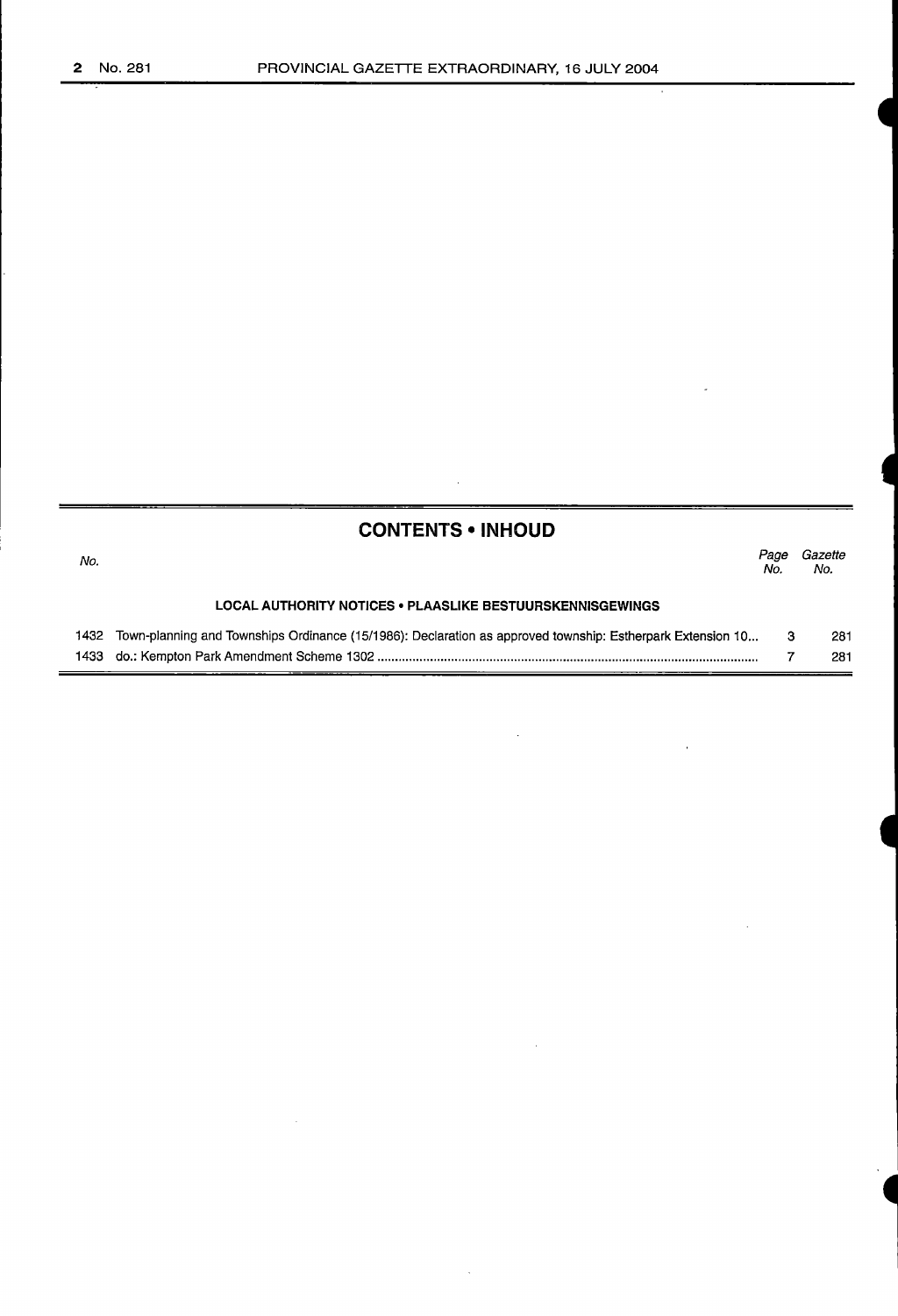# **LOCAL AUTHORITY NOTICES**

### LOCAL AUTHORITY NOTICE 1432

#### DECLARATION AS APPROVED TOWNSHIP

In terms of section 69 of the Town-planning and Townships Ordinance, 1965 (Ordinance 25 of 1965), the Administrator hereby declares Estherpark Extension 10 township to be an approved township, subject to the conditions set out in the Schedule hereto.

#### **SCHEDULE**

CONDITIONS UNDER WHICH THE APPLICATION MADE BY EDENLYN (PROPRIETARY) LIMITED UNDER THE PROVISIONS OF THE TOWN-PLANNING AND TOWNSHIPS ORDINANCE, 1965, FOR PERMISSION TO ESTABLISH A TOWNSHIP ON PORTION 392 (A PORTION OF PORTION 218) OF THE FARM ZUURFONTEIN NO. 33-I.R., PROVINCE OF GAUTENG, HAS BEEN GRANTED

- 1. CONDITIONS OF ESTABLISHMENT
	- (1) NAME

i

I

The name of the township shall be Estherpark Extension 10.

 $(2)$ 

The township shall consist of erven and a street as indicated on General Plan S.G. NO. 7475/2003.

# (3) ENDOWMENT

Payable to the local authority

The township owner shall, in terms of the provisions of section 63(1)(b) of the Town- planning and Townships Ordinance, 1965, pay a lump sum endowment of R 8 840-70 to the local authority for the provision of land for a park (public open space).

Such endowment shall be payable in terms of section 73 of the said Ordinance.

#### (4) DISPOSAL OF EXISTING CONDITIONS OF TITLE All erven shall be made subject to existing conditions and servitudes, if any, including the reservation of rights to minerals, but excluding-

- (a) the following servitudes which do not affect the township area:
	- (i) "That portion of the property held hereunder and indicated by the figure h g j k N and  $g \nightharpoonup$  C D E F G H J n I on the annexed diagram, is subject to the following condition:

Subject to a servitude of right of way and use of a road 6,10 metres in favour of certain properties held under Deed of Transfer No 11803/1953, Deed of Transfer No 11802/1953, Deed of Transfer No 11801/1953 and No 26873/1960, and Diagram S.G. No A7903/56 and 7209/56, as will more fully appear from Notarial Deed No 1178/1960S dated 13<sup>th</sup> October 1959, which servitude is indicated by the figure q'r's'H on the annexed diagram."

- (ii) The servitude registered in terms of Notarial Deed of Servitude 1702/1976S.
- (iii) Notarial Deeds of Servitude 1177/1960S and K871/1974S.
- (iv) "That portion of the property held hereunder and indicated by the figures h g j k N and g n C D E F G H J m I on the annexed diagram, is subject to the following condition:

Subject to a perpetual servitude of aqueduct by way of pipelines in favour of the Town Council of Kempton Park; as will more fully appear from Notarial Deed No 480/1966S dated the 31" March, 1966, with diagram S.G. No A1893/63 annexed, the centre line of which servitude is indicated by the line o'p' on the annexed diagram."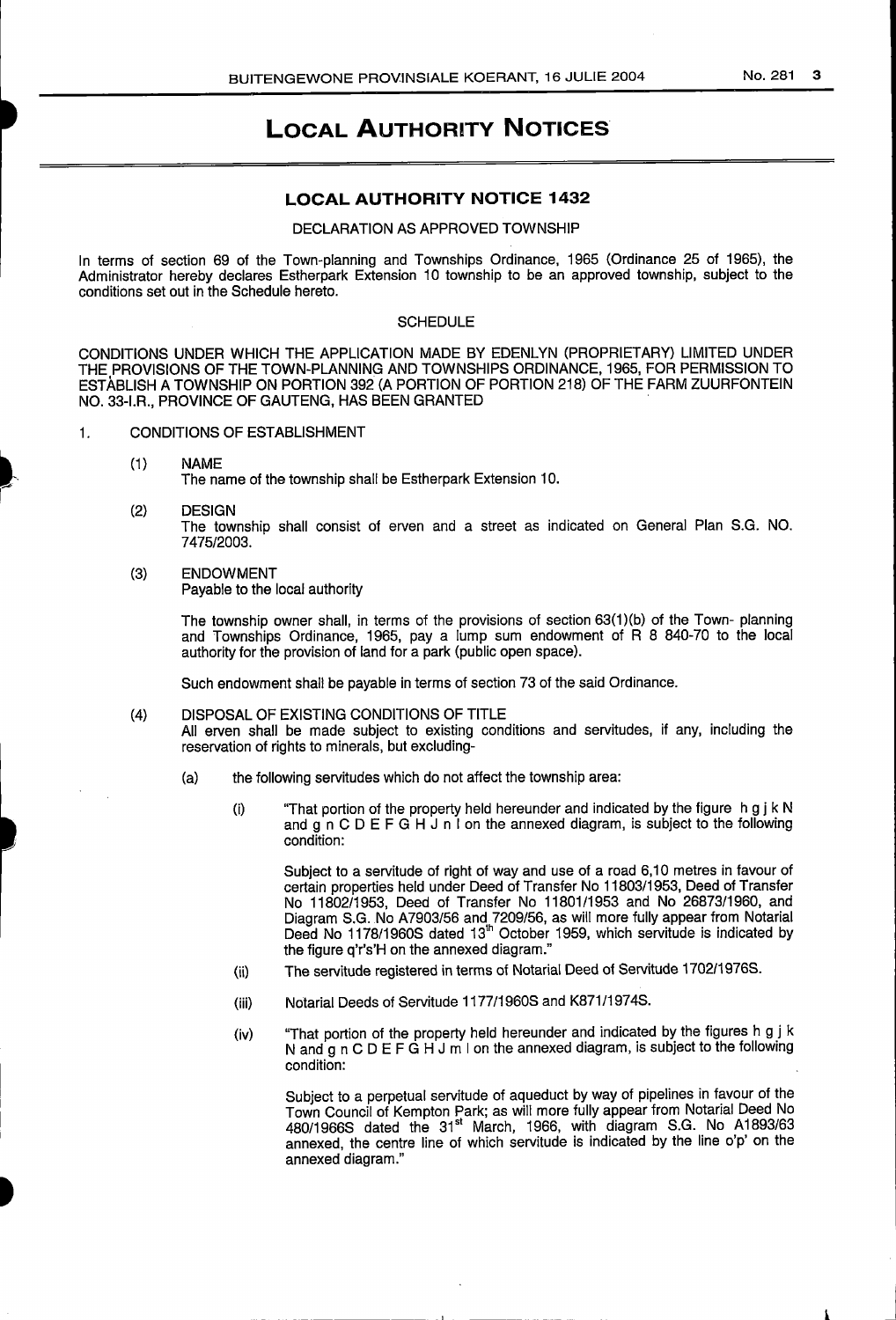(b) The servitude registered under Notarial Deed of Servitude K2854/1974S which affects erven 1996, 1997 and streets in the township only."

#### (5) ACCESS No ingress from C.R. Swart Drive to the township and no egress to C.R. Swart Drive from the township shall be allowed.

- (6) ACCEPTANCE AND DISPOSAL OF STORMWATER The township owner shall arrange for the drainage of the township to fit in with that of C.R. Swart Drive and for all stormwater running off or being diverted from the road to be received and disposed of.
- (7) DEMOLITION OF BUILDINGS AND STRUCTURES The township owner shall at it's own expense cause ail existing buildings and structures situated within the building line reserves, side spaces or over common boundaries to be demolished to the satisfaction of the local authority, when required by the local authority to do so.
- (8) OBLIGATIONS IN REGARD TO'ESSENTIAL SERVICES The township owner shall, within such period as the local authority may determine, fulfil it's obligations in respect of the provision of water, electricity and sanitary services and the installation of systems therefore, as previously agreed upon between the township owner and the local authority.

### 2. CONDITIONS OF TITLE

The erven mentioned hereunder shall be subject to the conditions as indicated imposed by the Administrator in terms of the provisions of the Town-planning and Townships Ordinance, 1965.

- ALL ERVEN
- (1) The erf issubject to a servitude, 2 mwide, in favour of the local authority, for sewerage and other municipal purposes, along any two boundaries other than a street boundaryand in the case of a panhandle erf, an additional servitude for municipal purposes 2 m wide across the access portion of the erf, if and when required by the local authority: Provided that the local authority may dispense with any such servitude.
- (2) No building or other structure shall be erected within the aforesaid servitude area and no large-rooted trees shall be planted within the area of such servitude or within 2 m thereof.
- (3) The local authority shall be entitled to deposit temporarily on the land adjoining the aforesaid servitude such material as may be excavated by it during the course of the construction, maintenance or removal of such sewerage mains and other works as it in its discretion may deem necessary and shall further be entitled to reasonable access to the said land for the aforesaid purpose subject to any damage done during the process of the construction, maintenance or removal of such sewerage mains and other works being made good by the local authority.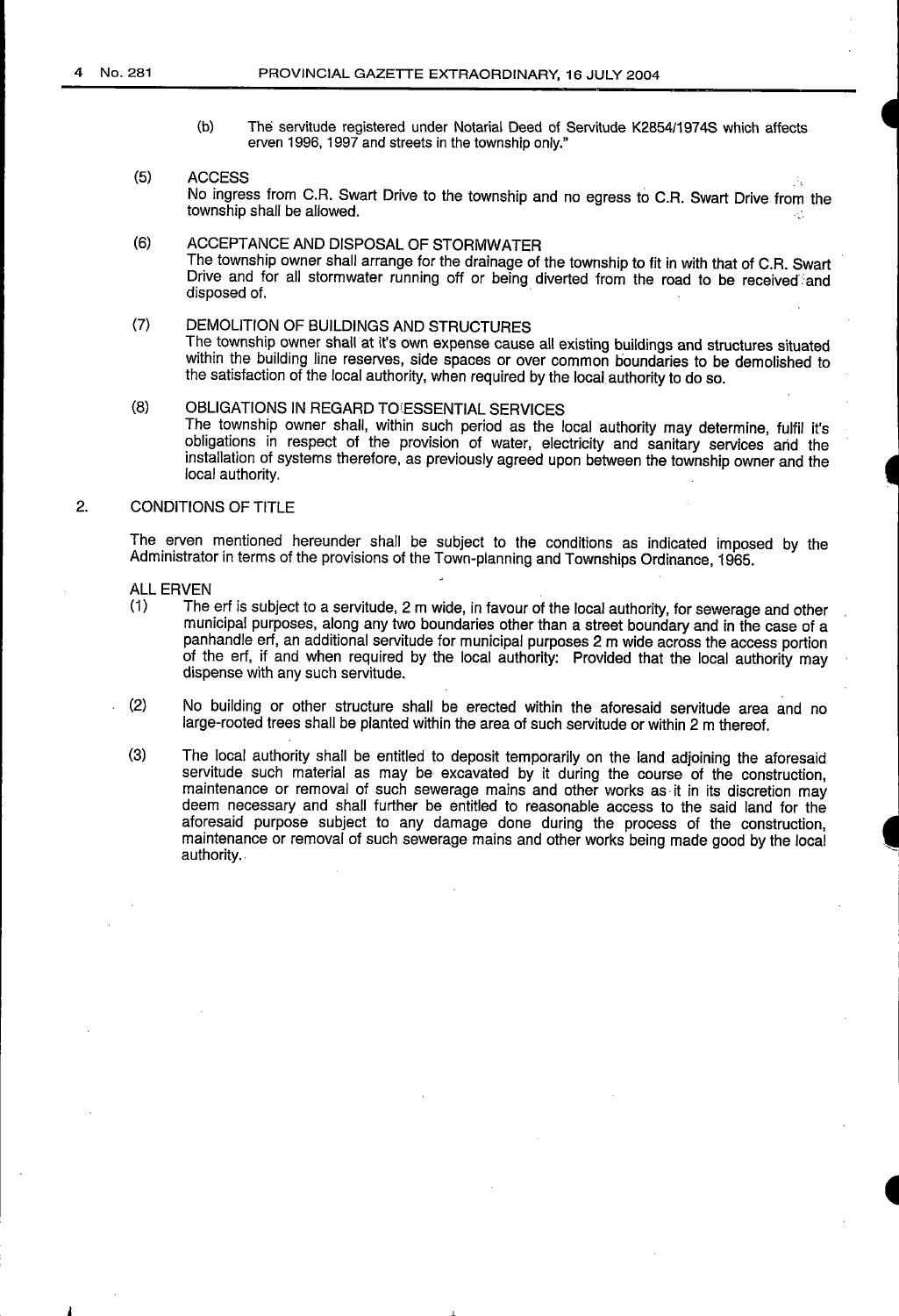### PLAASLIKE BESTUURSKENNISGEWING 1432

# VERKLARING TOT GOEDGEKEURDE DORP

Ingevolge artikel 69 van die Ordonnansie op Dorpsbeplanning en Dorpe, 1965 (Ordonnansie 25 van 1965), verklaar die Administrateur hierby die dorp Estherpark Uitbreiding 10 tot 'n goedgekeurde dorp, onderworpe aan die voorwaardes uiteengesit in die bygaande Bylae.

#### **BYLAE**

VOORWAARDES WAAROP DIE AANSOEK GEDOEN DEUR EDENLYN (PROPRIETARY) LIMITED INGEVOLGE DIE BEPALINGS VAN DIE ORDONNANSIE OP DORPSBEPLANNING EN DORPE, 1965, OM TOESTEMMING OM 'N DORP TE STIG OP GEDEELTE 392 ('N GEDEELTE VAN GEDEELTE 218) VAN DIE PLAAS ZUURFONTEIN NO. 33-I.R., PROVINSIE GAUTENG, TOEGESTAAN IS

### 1. STIGTINGSVOORWAARDES

- (1) NAAM Die naam van die dorp is Estherpark Uitbreiding 10.
- (2) ONTWERP

I

Die dorp bestaan uit erwe en 'n straat soos aangedui op Algemene Plan L.G. No. 7475/2003.

(3) BEGIFTIGING Betaalbaar aan die plaasiike bestuur

> Die dorpseienaar moet kragtens die bepalings van artikel 63(1)(b) van die Ordonnansie op Dorpsbeplanning en Dorpe, 1965, aan die plaasiike bestuur as begiftiging 'n globale bedrag van R8 840-70 betaal, weike bedrag deur die plaasiike bestuur aangewend moet word vir die verkryging van 'n park (openbare oopruimte).

> Sodanige begiftiging is betaalbaar kragtens die bepalings van artikel 73 van genoemde Ordonnansie.

# (4) BESKIKKING OOR BESTAANDE TITELVOORWAARDES Alle enwe moet onderworpe gemaak word aan bestaande voorwaardes en serwitute, as daar is, met inbegrip van die voorbehoud van die regte op minerale, maar uitgesonderd -

- (a) die volgende serwitute wat nie die dorp raak nie;
	- (i) "That portion of the property held hereunder and indicated by the figure  $h \cdot g \cdot k \cdot N$ and g  $n \text{ } C \text{ } D \text{ } E \text{ } F \text{ } G \text{ } H \text{ } J \text{ } n \text{ } I$  on the annexed diagram, is subject to the following condition:

Subject to a servitude of right of way and use of a road 6,10 metres in favour of certain properties held under Deed of Transfer No 11803/1953, Deed of Transfer No 11802/1953, Deed of Transfer No 11801/1953 and No 26873/1960, and Diagram S.G. No A7903/56 and 7209/56, as will more fully appear from Notarial Deed No 1178/1960S dated 13<sup>th</sup> October 1959, which servitude is indicated by the figure q'r's'H on the annexed diagram."

- (ii) Die senwituut geregistreer kragtens Notariele Akte van Serwituut 1702/1976S.
- (iii) Notariele Akte van Senwituut 1177/1960S en K871 /1974S.
- (iv) "That portion of the property held hereunder and indicated by the figures h g j k N and g  $n \in D \in F$  G H J m I on the annexed diagram, is subject to the following condition;

Subject to a perpetual servitude of aqueduct by way of pipelines in favour of the Town Council of Kempton Park; as will more fully appear from Notarial Deed No 480/1966S dated the 31®' March, 1966, with diagram S.G. No AI893/63 annexed, the centre line of which servitude is indicated by the line o'p' on the annexed diagram."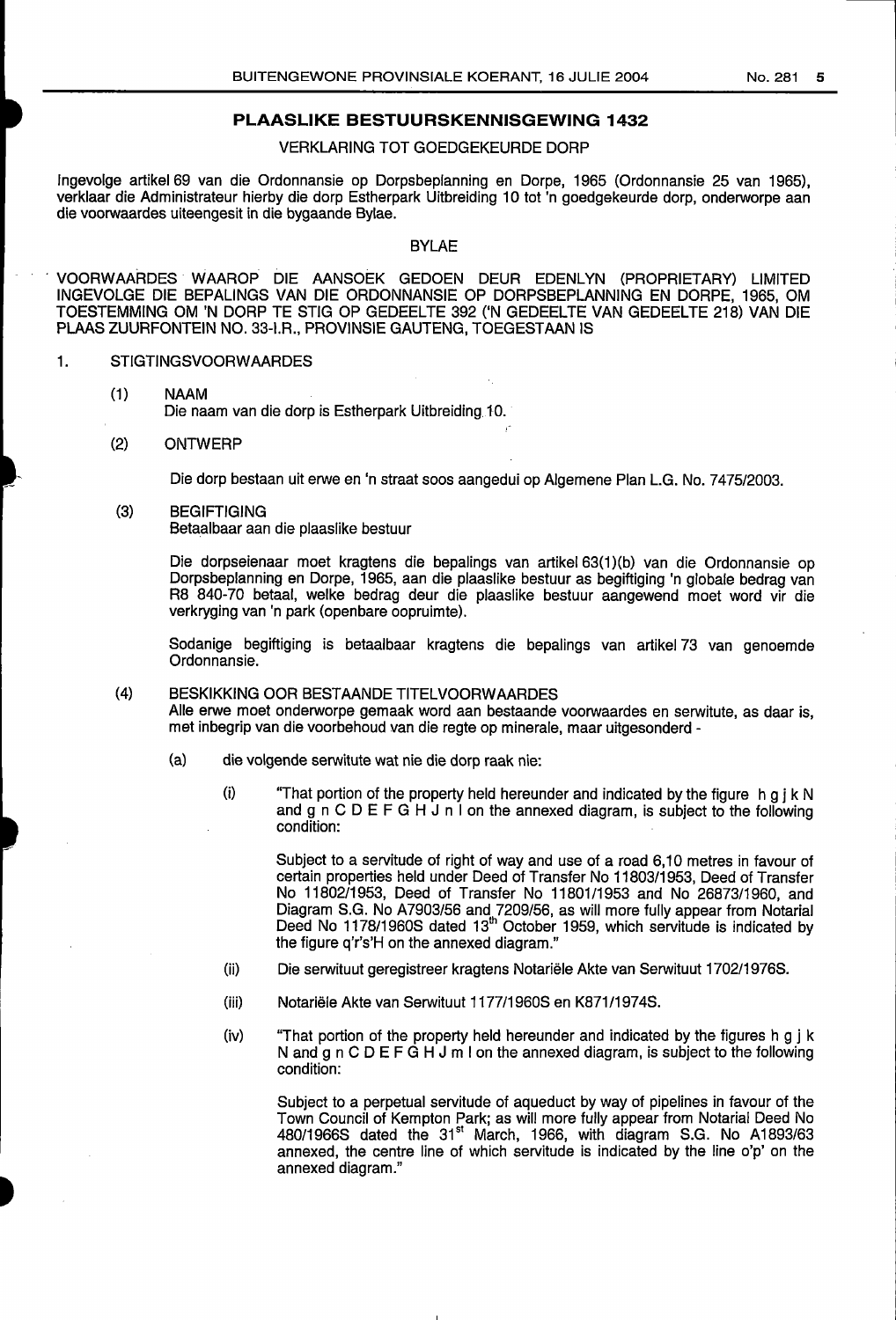- (b) Die serwituut geregistreer kragtens Notariële Akte van Serwituut K2854/1974S wat slegs Erwe 1996, 1997 en 'n straat in die dorp raak.
- (5) TOEGANG Geen ingang van G.R. Swart Rylaan tot die dorp en geen uitgang tot C.R. Swart Rylaan uit die dorp word toegelaat nie.
- (6) ONTVANGS EN VERSORGING VAN STORMWATER Die dorpseienaar moet die stormwaterdreinering van die dorp so reel dat dit inpas by die van C.R. Swart Rylaan en moet die stormwater wat van die pad afloop of afgelei word, ontvang en versorg.
- (7) SLOPING VAN GEBOUE EN STRUKTURE Die dorpseienaar moet op eie koste alle bestaande geboue en strukture wat binne boulynreserwes, kantruimtes of oor gemeenskaplike grense geleë is, laat sloop tot bevrediging van die plaaslike bestuur wanneer die plaaslike bestuur dit vereis.
- (8) VERPLIGTINGE TEN OPSIGTE VAN NOODSAAKLIKE DIENSTE<br>Die dorpseienaar moet binne sodanige tydperk as wat die plaaslike bestuur mag bepaal, sy verpligtinge met betrekking tot die voorsiening van water, elektrisiteit en sanitêre dienste en die installering van stelsels daarvoor, soos vooraf ooreengekom tussen die dorpseienaar en die plaaslike bestuur, nakom.

#### 2. TITELVOORWAARDES

Die erwe hieronder genoem is onderworpe aan die voorwaardes soos aangedui, opgelê deur die Administrateur ingevolge die bepalings van die Ordonnansie op Dorpsbeplanning en Dorpe, 1965.

ALLE ERWE

- (1) Die erf is onderworpe aan 'n serwituut 2 m breed, virriolerings- en ander munisipale doeleindes, ten gunste van die plaaslike bestuur, langs enige twee grense, uitgesonderd 'n straatgrens en, in die geval van 'n pypsteelerf, 'n addisionele serwituut vir munisipale doeleindes 2 m breed oor die toegangsgedeelte van die erf, indien en wanneer verlang deur die plaaslike bestuur: Met dien verstande dat die plaaslike bestuur van enige sodanige serwituut mag afsien.
- (2) Geen gebou of ander struktuur mag binne die voornoemde serwituutgebied opgerig word nie en geen grootwortelbome mag binne die gebied van sodanige serwituut of binne 'n afstand van 2 m daarvan geplant word nie.
- (3) Die plaaslike bestuur is geregtig om enige materiaal wat deur hom uitgegrawe word tydens die aanieg, onderhoud of verwydering van sodanige rioolhoofpypleidings en ander werke wat hy volgens goeddunke noodsaaklik ag, tydelik te plaas op die grond wat aan die voornoemde serwituut grens en voorts is die plaaslike bestuur geregtig tot redelike toegang tot genoemde grond vir die voornoemde doel, onderworpe daaraan dat die plaaslike bestuur enige skade<br>vergoed wat gedurende die aanleg, onderhoud of verwyderings van sodanige onderhoud of verwyderings van sodanige rioolhoofpypleidings en ander werke veroorsaak word.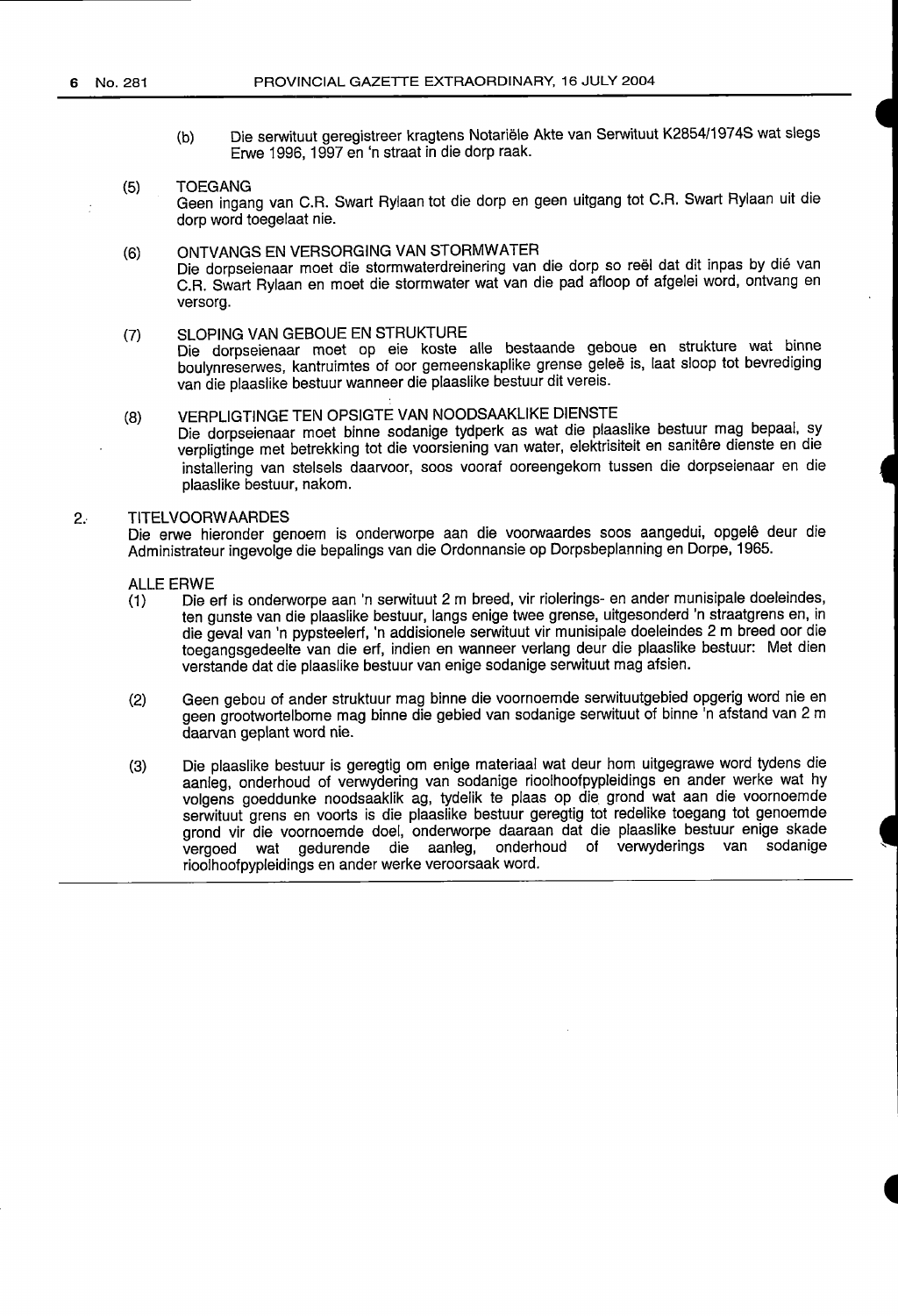# LOCAL AUTHORITY NOTICE 1433

### KEMPTON PARK AMENDMENT SCHEME 1302

The Administrator hereby, in terms of the provisions of Section 89(1) of the Town-planning and Townships Ordinance, 1965, declares that he approved an amendment scheme, being an amendment of Kempton Park Town-planning Scheme 1987, comprising the same land as included in the township of Estherpark Extension 10.

Map 3 and the scheme clauses of the amendment scheme are filed with the Gauteng Provincial Government, (Department of Development Planning and Local Government), Johannesburg, and the Town Clerk Kempton Park, and are open for inspection at all reasonable times

The amendment is known as Kempton Park Amendment Scheme 1302.

# PLAASLIKE BESTUURSKENNISGEWING 1433

KEMPTON PARK WYSIGINGSKEMA 1302

Die Administrateur verkiaar hierby, ingevolge die bepalings van Artikel 89(1) van die Ordonnansie op Dorpsbeplanning en Dorpe, 1965, dat hy 'n wysigingskema, synde 'n wysiging van Kempton Park Dorpsbeplanningskema 1987, wat uit dieselfde grond as die dorp Estherpark Uitbreiding 10 bestaan, goedgekeur het.

Kaart 3 en die skemaklousules van die wysigingskema word in bewaring gehou deur die Gauteng Provinsiale Regering, (Departement van Ontwikkelingsbeplanning en Plaaslike Regering), Johannesburg, en die Stadsklerk Kempton Park, en is beskikbaar vir inspeksie te alle redelike tye.

Hierdie wysiging staan bekend as Kempton Park Wysigingskema 1302.

DPLG 11/3/14/B/21 (1302) ID2485